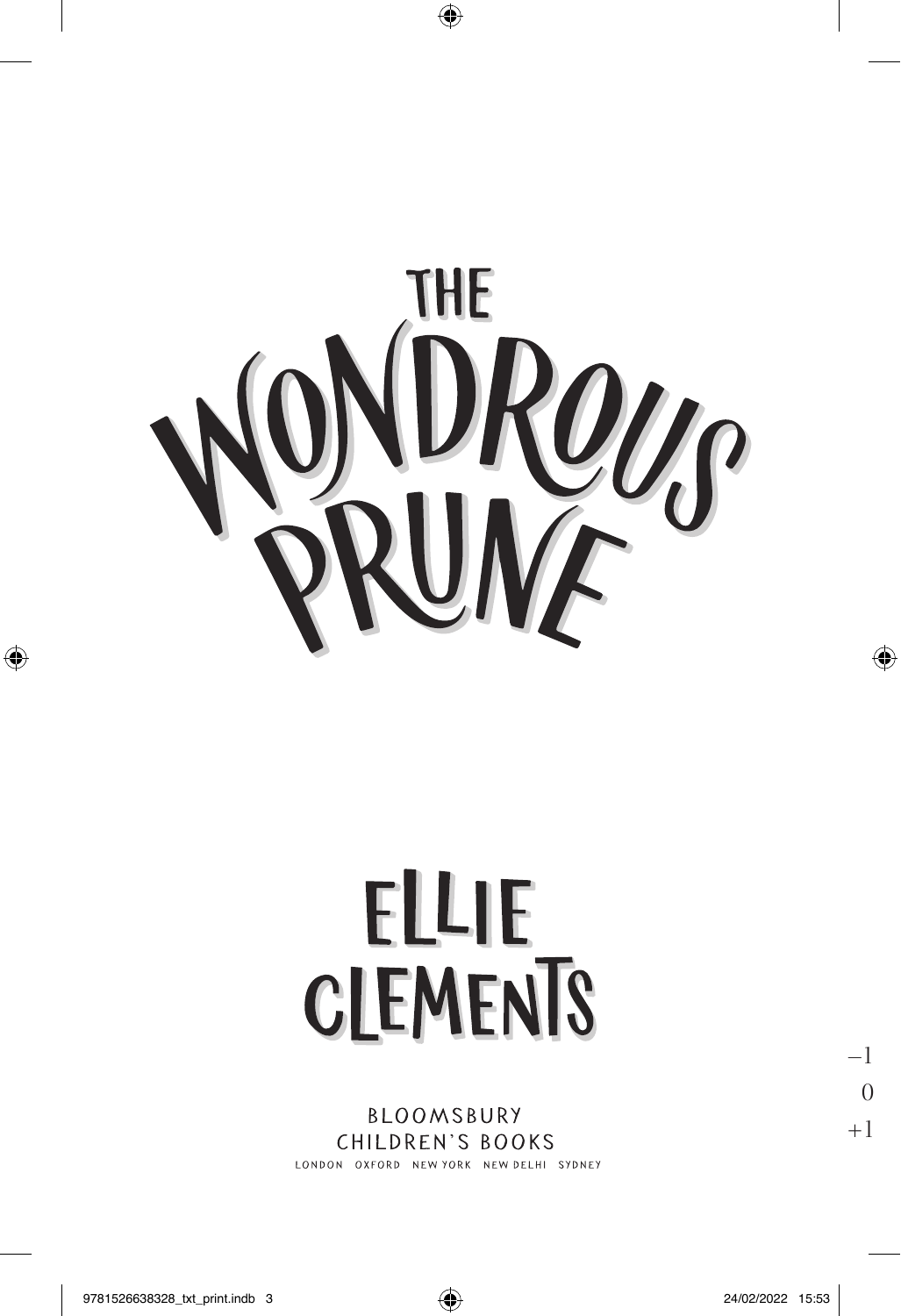BLOOMSBURY CHILDREN'S BOOKS Bloomsbury Publishing Plc 50 Bedford Square, London WC1B 3DP, UK 29 Earlsfort Terrace, Dublin 2, Ireland

BLOOMSBURY, BLOOMSBURY CHILDREN'S BOOKS and the Diana logo are trademarks of Bloomsbury Publishing Plc

First published in Great Britain in 2022 by Bloomsbury Publishing Plc

Text copyright © Ellie Clements, 2022 Illustrations copyright © Chaaya Prabhat, 2022

Ellie Clements has asserted her right under the Copyright, Designs and Patents Act, 1988, to be identified as Author of this work

All rights reserved. No part of this publication may be reproduced or transmitted in any form or by any means, electronic or mechanical, including photocopying, recording, or any information storage or retrieval system, without prior permission in writing from the publishers

A catalogue record for this book is available from the British Library

ISBN: PB: 978-1-5266-3832-8; eBook: 978-1-5266-3833-5

2 4 6 8 10 9 7 5 3 1

Typeset by RefineCatch Limited, Bungay, Suffolk

Printed and bound in Great Britain by CPI Group (UK) Ltd, Croydon CR0 4YY



To find out more about our authors and books visit www.bloomsbury.com and sign up for our newsletters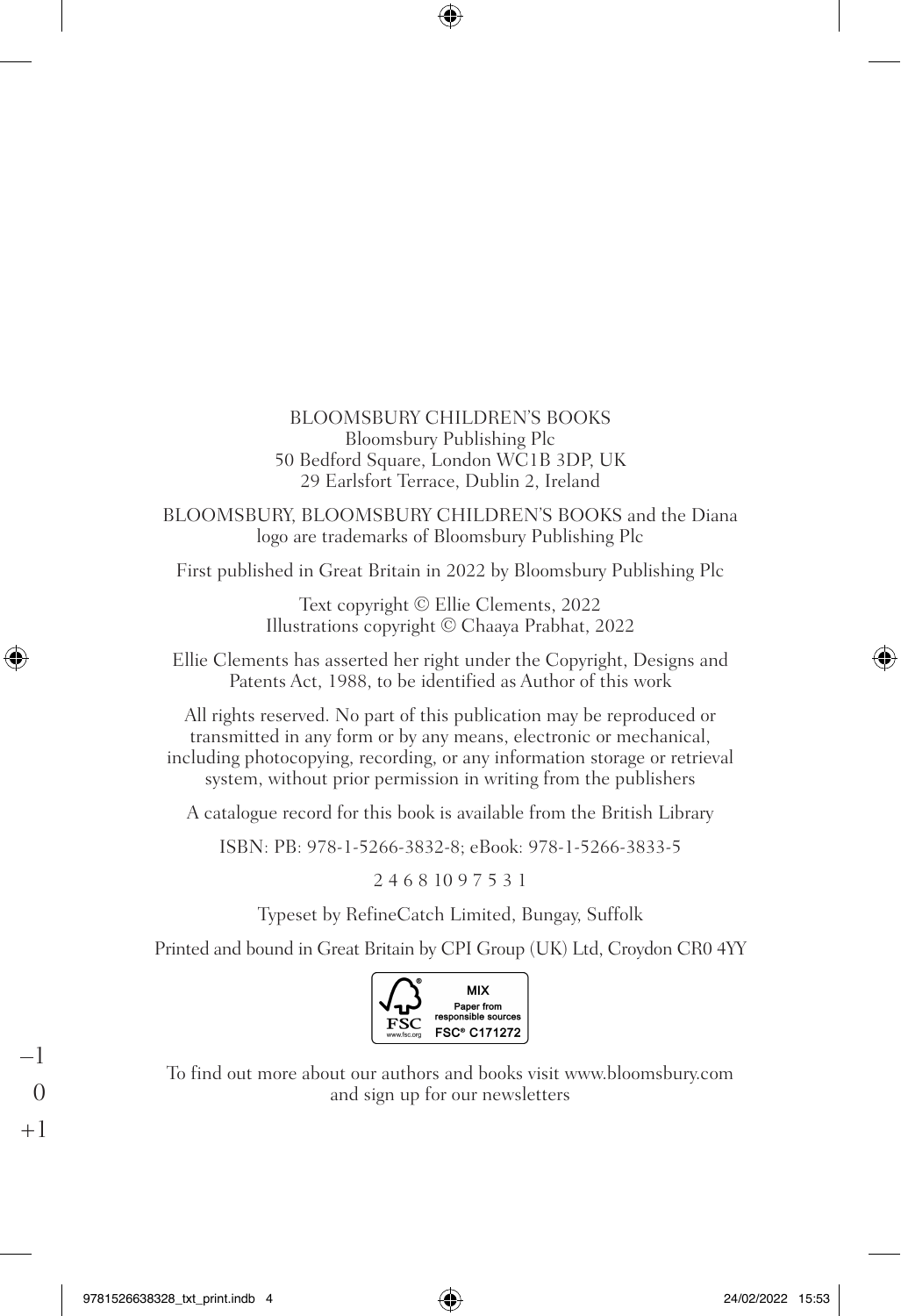*For Mum You'll forever be in my heart*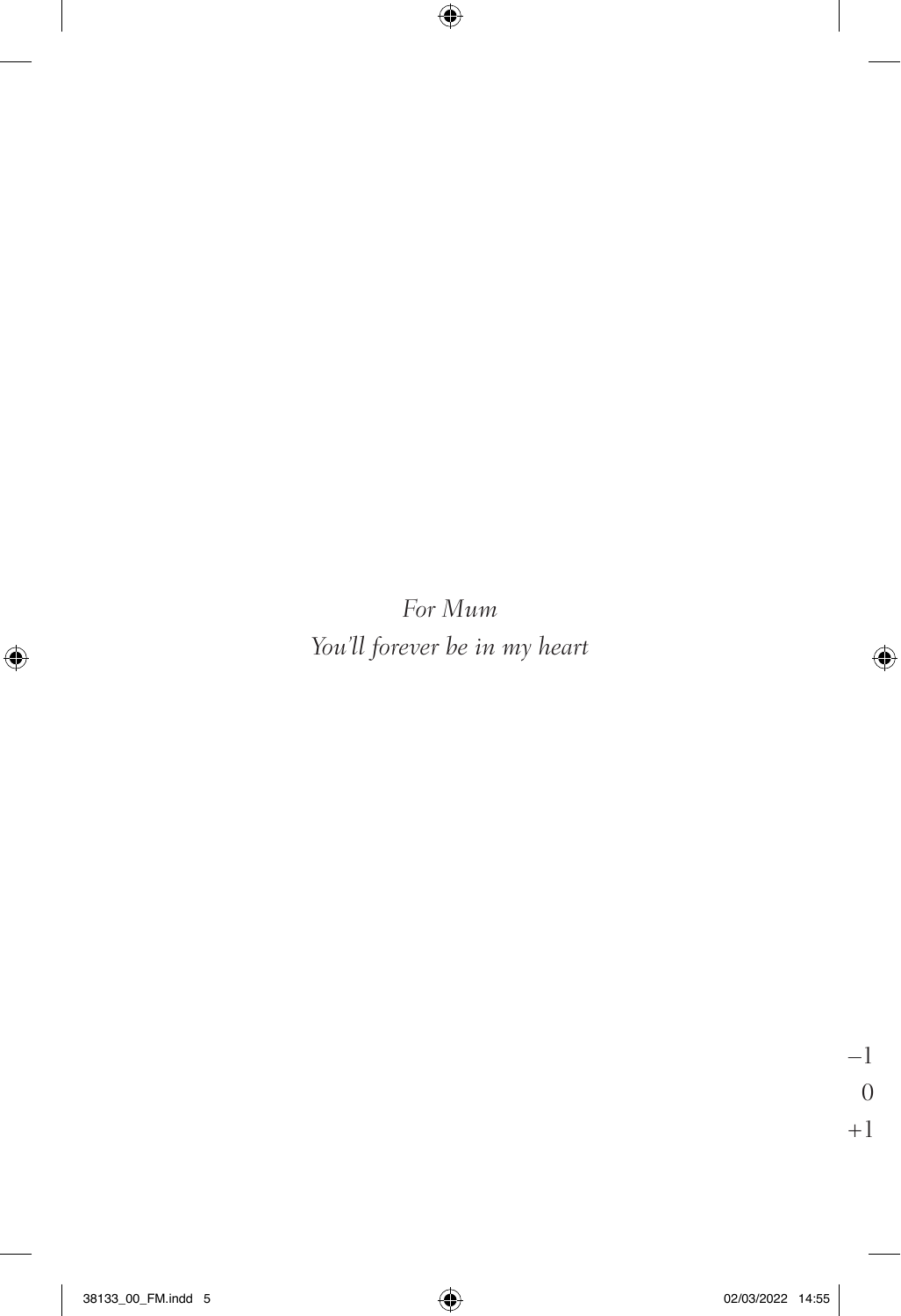

Has something completely astounding and spectacular but also totally surprising ever happened to you? My name is Prune Melinda Robinson. I'm eleven years old, and something like that has just happened to me. Something so extraordinary, so out of this world, I'm still amazed by it now! And I bet you will be too.

I'll never forget the day my life changed forever …

It all started one Sunday. It was a perfectly ordinary day, well, so I thought: I ate my lunch as usual and went back upstairs to my room. But then, as I went and sat down on my bed, I was suddenly surrounded by the most amazing colours all bunched together like clouds.

Magenta, coral, teal, lavender, and so many shades of yellow – the colour of sweet lemonade, sunflowers and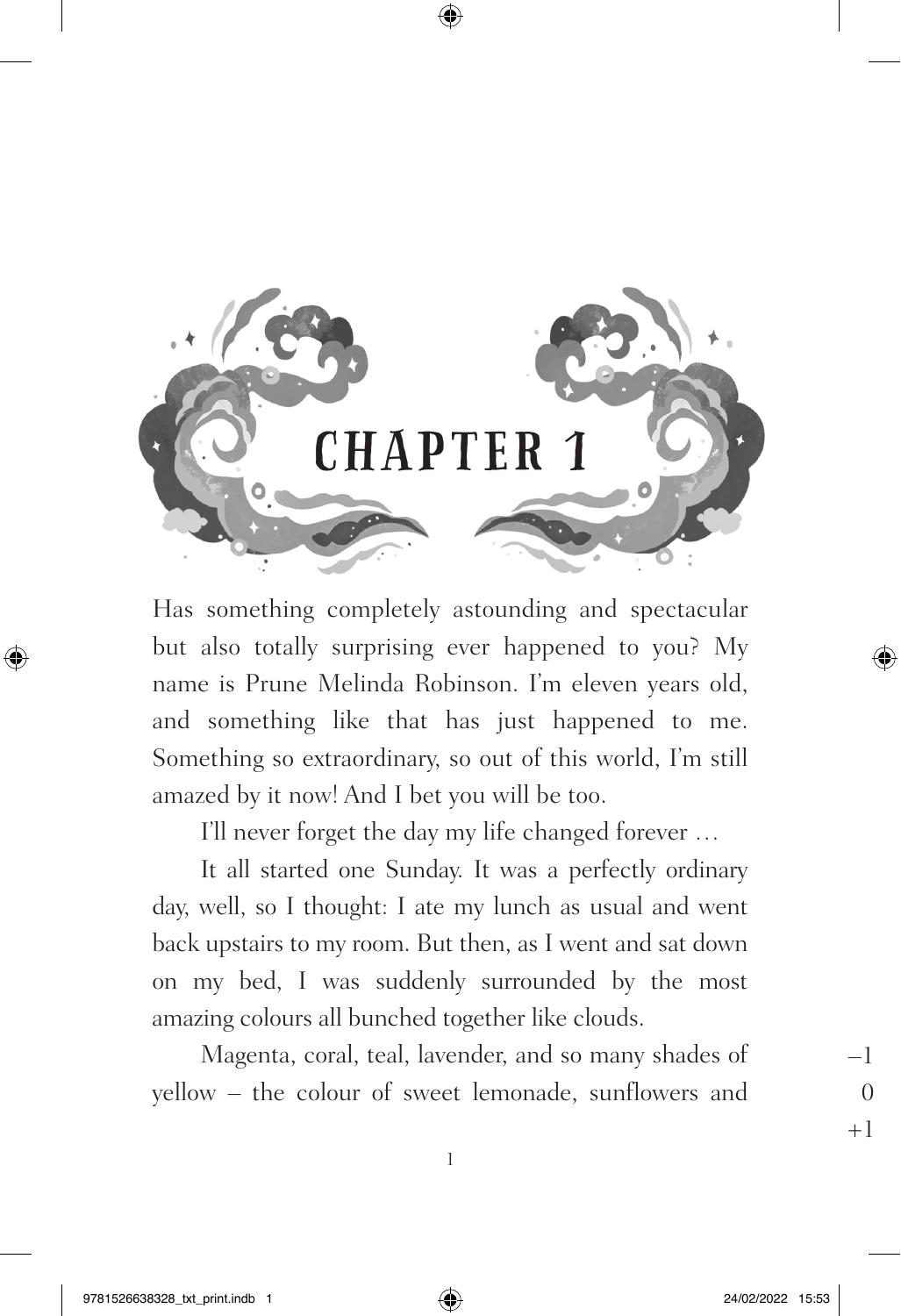cheese on toast – plus reds, which were redder than the tastiest strawberries and my mama's favourite lipstick. Not only that, but amongst the colour clouds were the greenest greens and the brownest browns, the pinkest pinks and blues the colour of lagoons, and not forgetting my favourite colour of all, orange, which shone as beautiful as a sunrise.

I pinched myself and rubbed my eyes to make sure I wasn't dreaming because it was as if I'd been transported to the most magnificent and enchanting place, my bedroom feeling like a forest of endless bloom. Though, when I reached out to touch the colours, I couldn't feel a thing.

The colours were all so bright – brighter than the sky and even brighter than the moon when it gets all big and fat and sits outside your window like it wants to move in.

They were even brighter than my grandpa's smile, and no one had a smile quite as bright as Poppa B. Well, no one except Grandma Jean. Her smile was more brilliant than the ruby earrings she liked to wear, a gift from Poppa after they got married. She wore them to his funeral – her earrings and her smile the only things that were cheerful on that bleak November day.

Some people didn't get why my grandma looked so happy when they were crying and wailing, even those that didn't know my poppa but had only turned up because they'd heard Mama was making her famous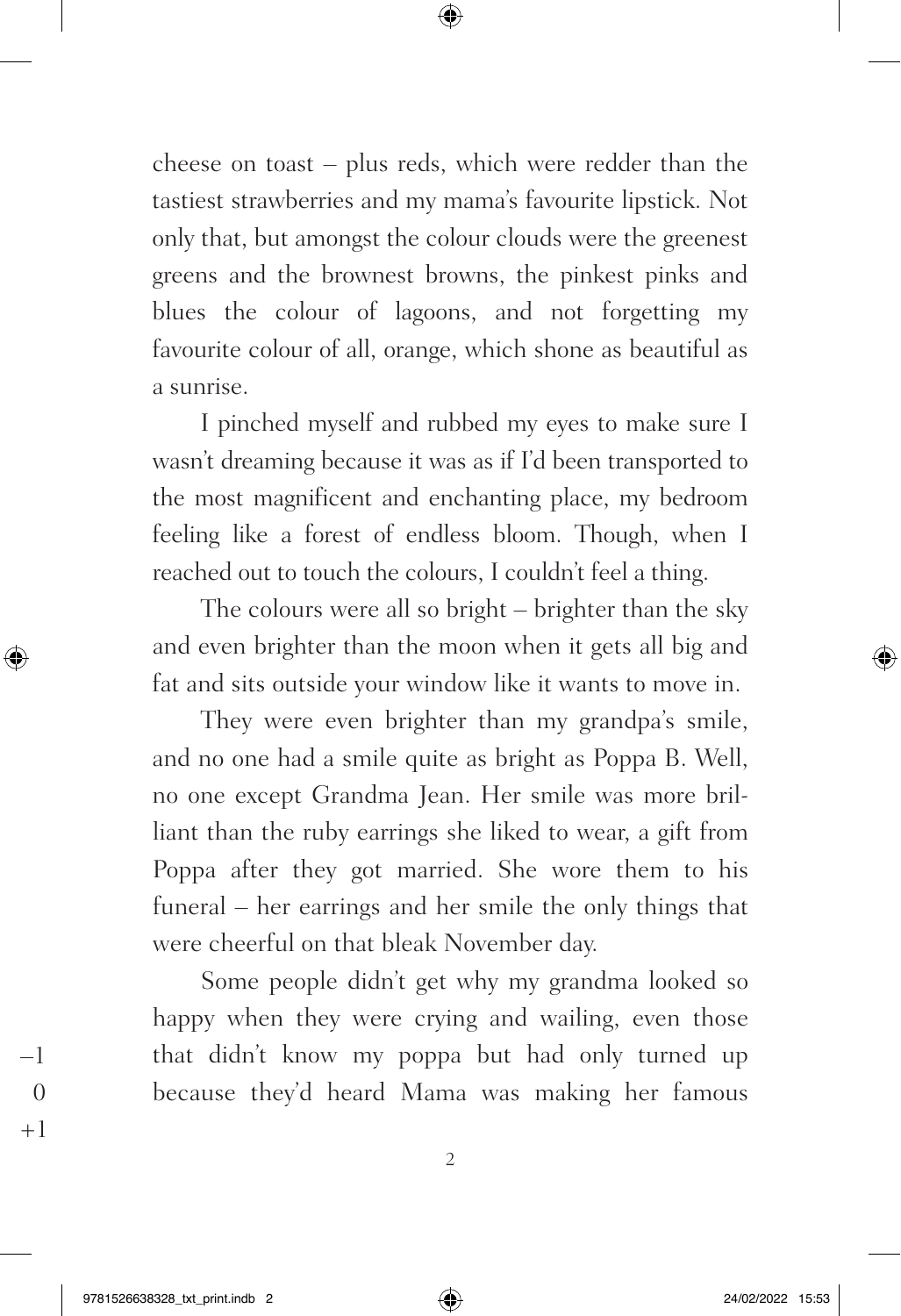potato salad for the wake. That's what my brother Jesse told me anyway.

But Grandma Jean said she had already cried all the tears she had when Poppa first got sick, and when the cancer began to make him weaker and smaller until it finally took away that beautiful bright smile of his. So when he died, Grandma made sure smiling was all she did because even though she was sad, most of all she was just grateful that Poppa wasn't suffering any more.

And now Grandma's gone too. She died two and a half months ago and I've been missing her heaps. Sometimes I get so sad that it feels like I have a shattered plate where my heart should be that no amount of superglue can put back together.

There was so much already that had changed in my life before the bizarre events of that day, and trying to get used to a world without Grandma had been the biggest change of all. To add to all this, I was about to start a new school the next day, *and* we'd just moved to a new house. Well, it was actually the house that had belonged to Grandma and Poppa B in a town called Delmere. A place where people say nothing interesting ever happens.

That was until that Sunday, when *everything* changed.

3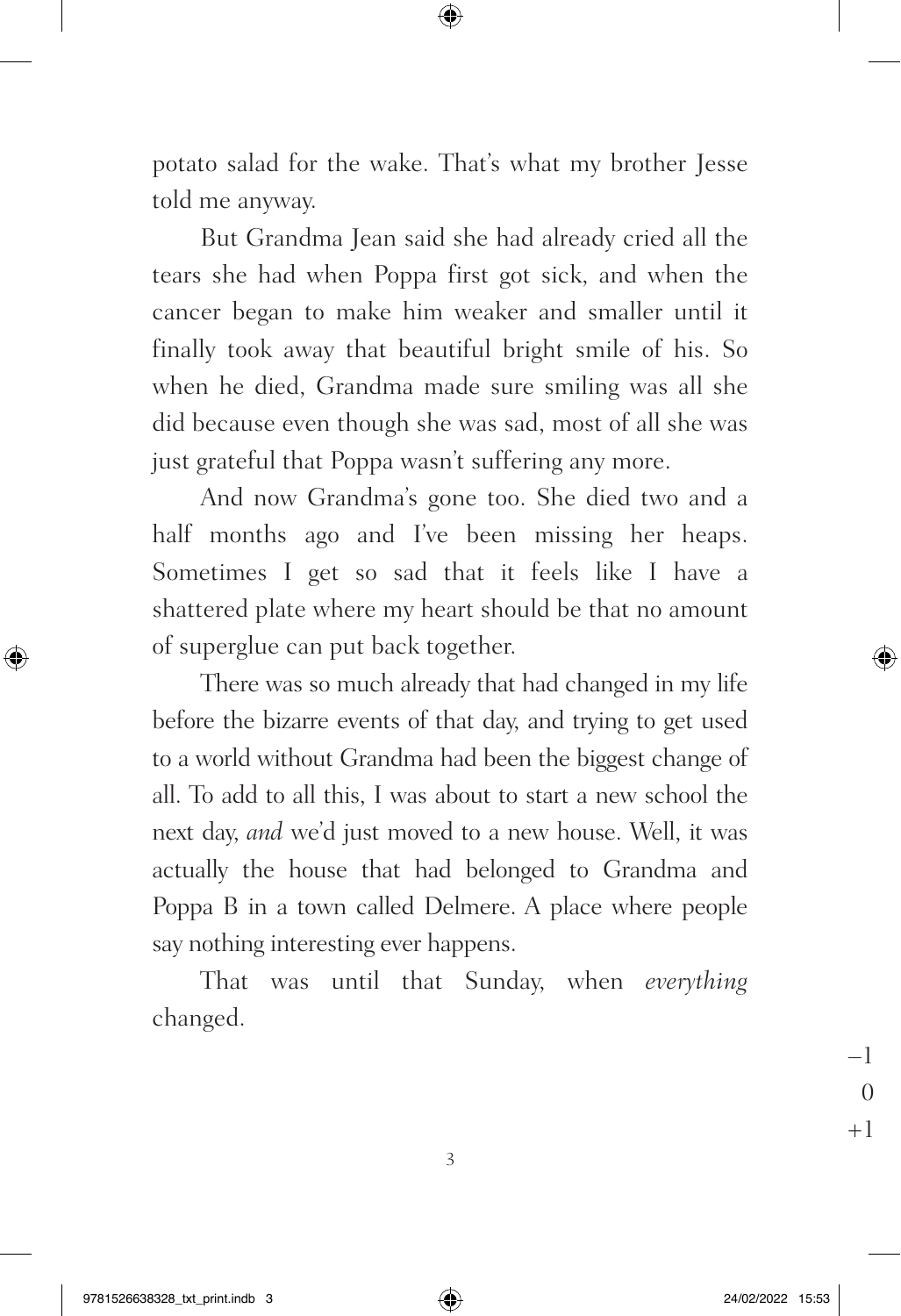

'Prune!' my brother called from his bedroom, which is adjacent to mine. 'I've got a present for you. Prune!'

At the sound of his voice, the colours started to fade, shrinking like dots until there were just a few hanging above my head like a sparkly crown.

'What present?' I called back curiously, forgetting my worries about starting my new school the next morning and how strange it felt to be in this house without Grandma Jean.

'Come and take a look!' he said.

I went into Jesse's room to find him standing on his bed, replacing a picture of a meadow with a poster of his favourite basketball player, Titus Reid. He'd not long started unpacking his boxes, whereas I'd unpacked all my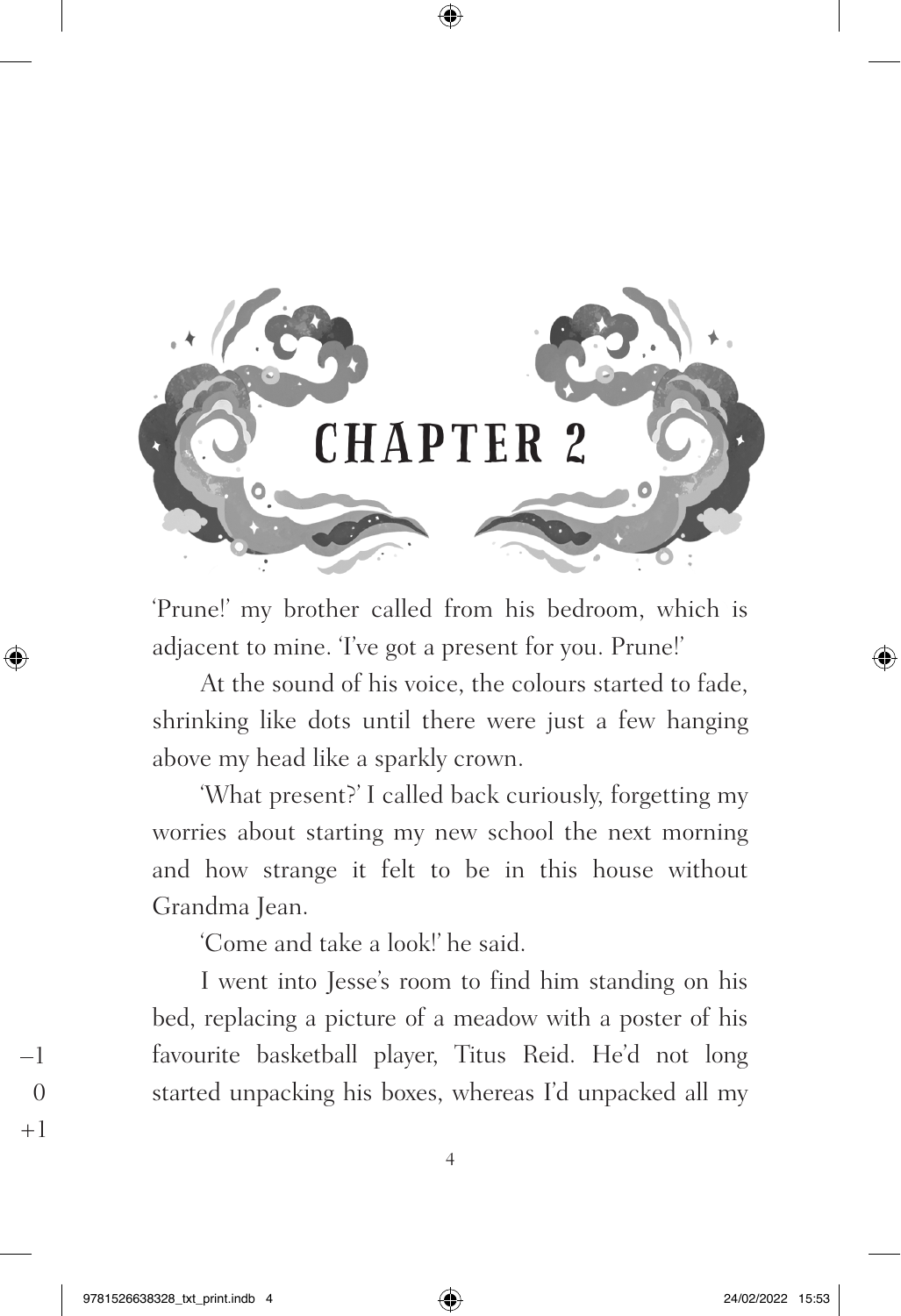things when we moved in two days earlier. Although Jesse's room is bigger than mine, it most definitely isn't as nice. Everything is grey. Grey wallpaper, grey rug, grey curtains.

My room might be the smallest, but to me, it's the best room in the house. It used to be Grandma and Poppa's guest room, and it has these sweet little ornaments that include a set of dancing ballerinas and a lamp that's shaped like a tortoise. I could've put them in the cellar where we'd put most of Grandma Jean's things, but they were all so lovely I decided to keep them. Before we moved, Jesse and I used to share a room, so it was great to finally have a bedroom all to myself, especially as Jesse has a habit of farting *a lot*.

A long time ago, Jesse's room belonged to Mama. On the wall, it still has the tiny marks she drew to track her height when she was a young girl. The lines only go up a little way because Mama is quite short. I am already nearly as tall as her, and she thinks I'll soon grow past her just like Jesse has. He's fifteen and is close to six feet, but I'd never want to grow that tall. I'd just like to be medium-sized  $- a$ height that's halfway between Mama and Jesse.

'Here's your present,' said Jesse, handing me the picture of the meadow. 'I was going to put it with Grandma's stuff, but then I thought you might like it.'

'Thanks.' I smiled, taking a closer look at the picture. It was actually quite pretty and had been painted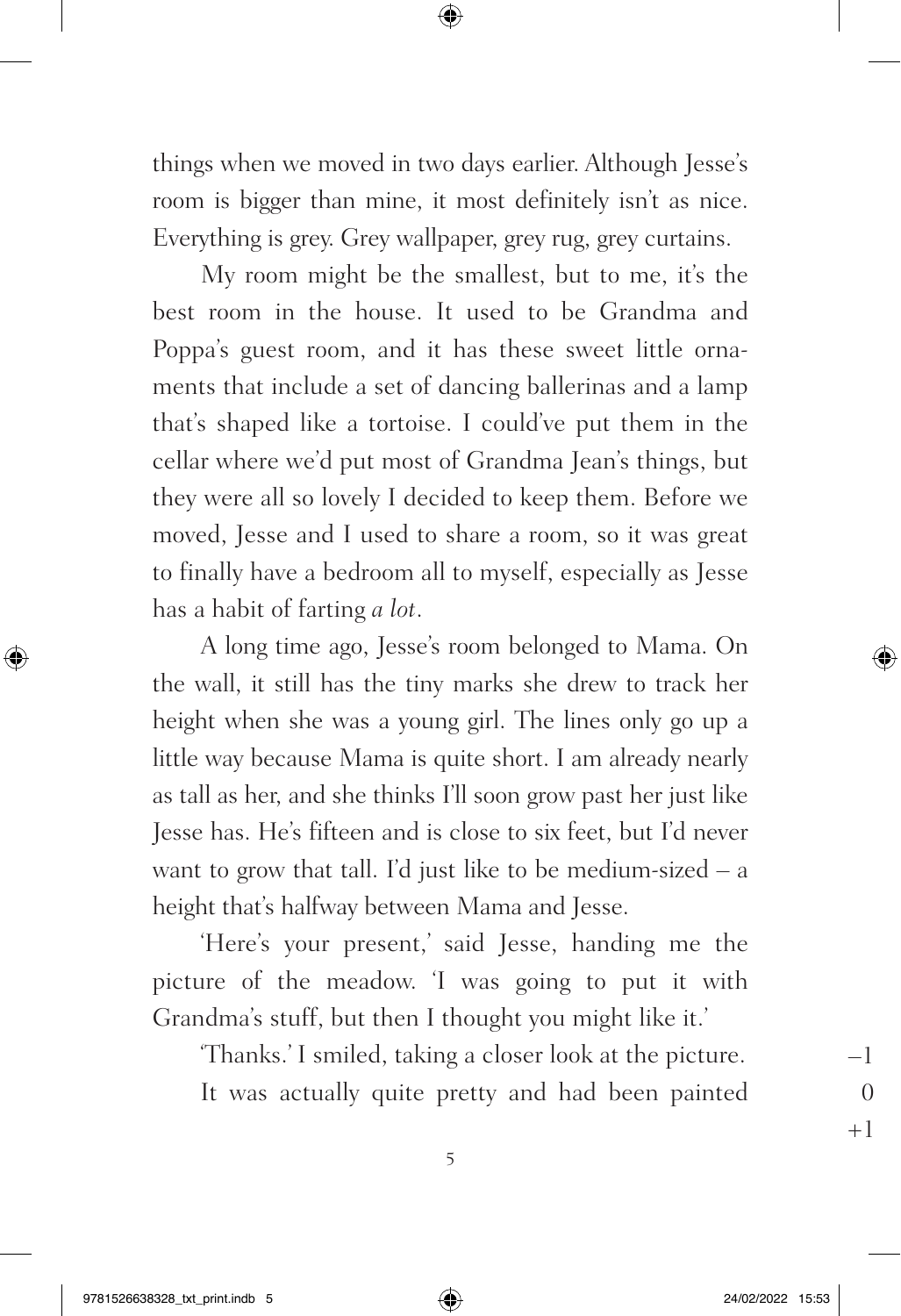with watercolours. I knew this because art is one of my favourite things in the whole world, and you'll never catch me without my sketchbook. I love drawing just as much as I love superhero films, mint-scented bath bombs, red velvet cupcakes, chocolate ice cream and my butterfly hair clips that look like real butterflies.

I'm actually an award-winning artist, having come second place at my old school's annual art competition a few months back. It was for my picture of a dolphin doing an aerial somersault. Plus I came third in a big interschool competition with my picture of Spider-Man web-swinging through New York City. My favourite picture ever is a portrait I did of Grandma, even though I didn't win an award for it. I was only seven when I drew it, and my drawing has improved a lot since then, but I still feel so proud because I know how much Grandma loved it.

It still amazes me how I got her to sit still for a whole hour and she didn't fidget once; not like Jesse when I tried to do his portrait. He could barely sit still for two minutes, let alone an hour. Hopefully, when I grow up and become a famous artist, I'll get to draw lots of people's portraits, including my favourite singer, Keirra Grace.

As I looked at the painting Jesse gave me, I knew I still had a long way to go before my pictures would be anywhere near as good. I'd love to live near a meadow. As far as I know, there aren't any meadows in Delmere, and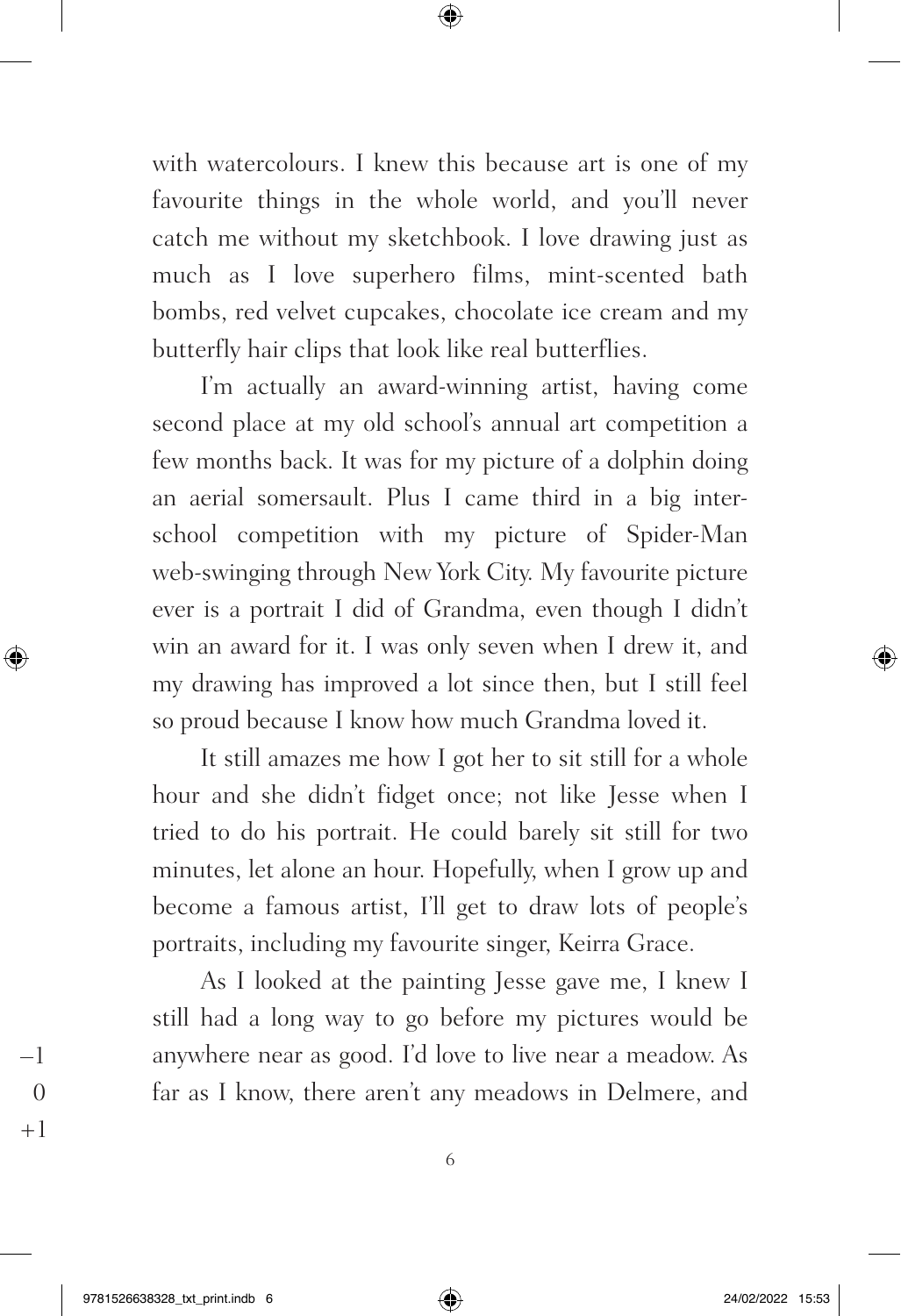there certainly weren't any meadows where we used to live – a neighbouring town called Ocean View. But it didn't exactly have an ocean either, or a lake or a river, and the only views I ever got were of the bins at the back of our old tower block. We did have Shellwood Park though, which had a basketball court and a playground, only Mama didn't like us going there because some local boys, or 'hooligans' as she preferred to call them, saw the park as theirs. Sometimes they'd even try and charge people to go in. One boy wanted Mama to pay him a pound when we went to have a picnic there one Saturday.

Mama told him, 'I don't know what you think you're doing, but you need to get out of my way right now, young man. And if you think you're getting a single penny out of me, you can think again!'

She tried to push open the gate, but the boy pushed it back, stopping us from going in. So, in the end, we had our picnic at home on the living room carpet.

'At least when we move, I won't have to keep fretting about you hanging around those hooligans,' Mama said to Jesse while we ate. 'And nor will I have to worry that you'll end up in some young offenders institution,'she added.

But Jesse just laughed and told Mama that she was overreacting.

'My friends aren't hooligans, Mama. And why worry? Nothing bad is going to happen to me.'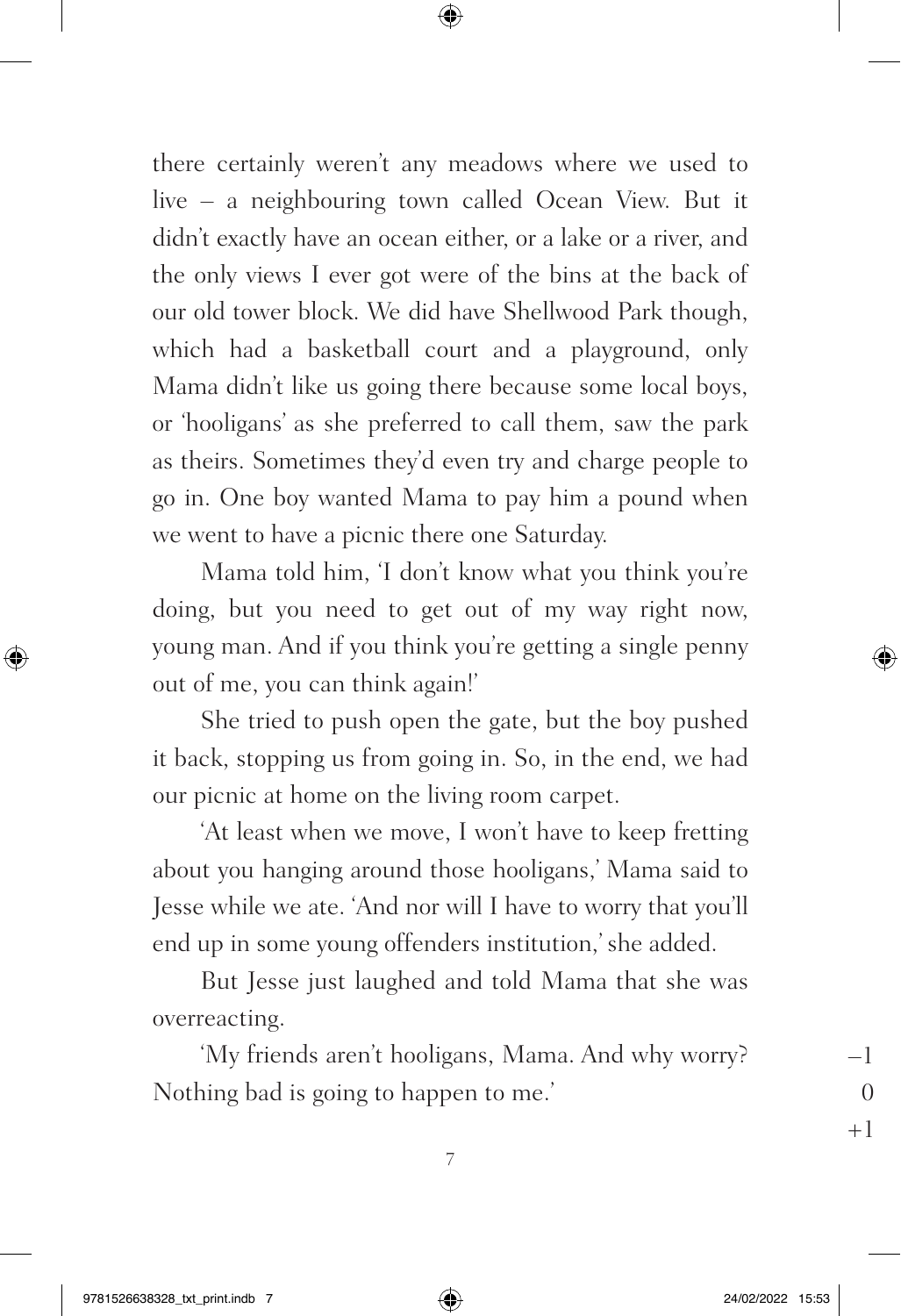But his response made Mama extra cross.

'I worry because you're my son, Jesse,' she said, her voice as firm as it gets. 'And I'll never stop worrying, even when you're a man in his fifties, and please stop laughing because none of this is funny.'

But that's just my brother. He never takes things seriously and thinks he's so smart when he still can't even solve my Rubik's cube. I've been solving it since I was eight! But there are some things Jesse's good at. He makes the most brilliant strawberry milkshakes and I suppose he's not half bad at telling a funny joke or two. Yet the problem with Jesse is that he just can't seem to understand that it's not smart to bunk off school, which he's done *a lot*.

You'd think he'd also know that if you're going to steal something from a shop, you'd better be prepared to get caught. But no, not Jesse. Not even after he got caught red-handed trying to steal chocolate from Thorne's Express. That's when I decided my brother must have his brain missing – why else would he be so stupid?

It wasn't the first time Jesse had stolen something either. He was really lucky the shop's owner, Mr Thorne, didn't call the police. But he did call Mama, who was furious, and it was only when she threatened to call the police on Jesse herself that my brother admitted that his friend Bryce had dared him to do it.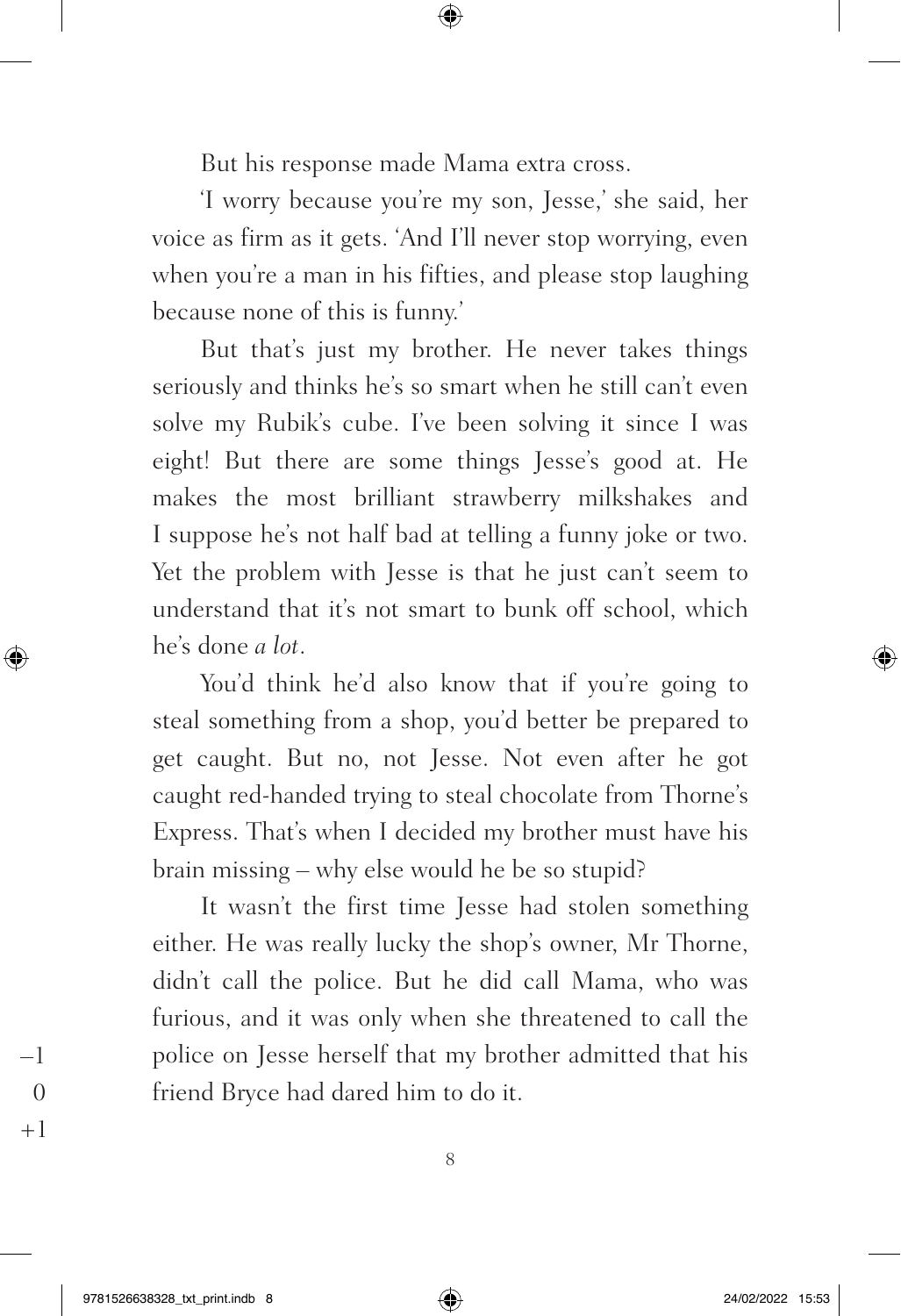'So if Bryce Mackenzie dared you to jump off a bridge, would you do that too?' asked Mama when he returned home.

But Jesse just kept his head bowed, saying nothing.

'That's why Bryce and the rest of those *so-called friends* of yours aren't really your friends at all – not when they're busy trying to get you into trouble,' said Mama. 'And that had better be the last time I hear you've stolen something. You've got me feeling so ashamed, Jesse!'

Then she started to cry and I stared at Jesse long and hard as I hated seeing Mama cry.

But as I looked at him across the living room, I wondered if he had a heart missing too, because it was like he just didn't care. Not one bit.

'Stop staring, Pugface!' He scowled at me.

*Pugface* is a name Jesse calls me when he wants to be horrible. But it's only because he knows his name isn't as sweet as mine.

'But why would anyone want a dozy name like *Prune*?' he once said when I told him he was jealous. 'And Mama's just as dozy naming you after some ugly bugly fruit that makes people want to do number twos!'

Not that Jesse would dare say that to Mama's face. But anyway, I don't care what he thinks of my name because I love it, hugely. Plus I happen to think prunes are super delicious.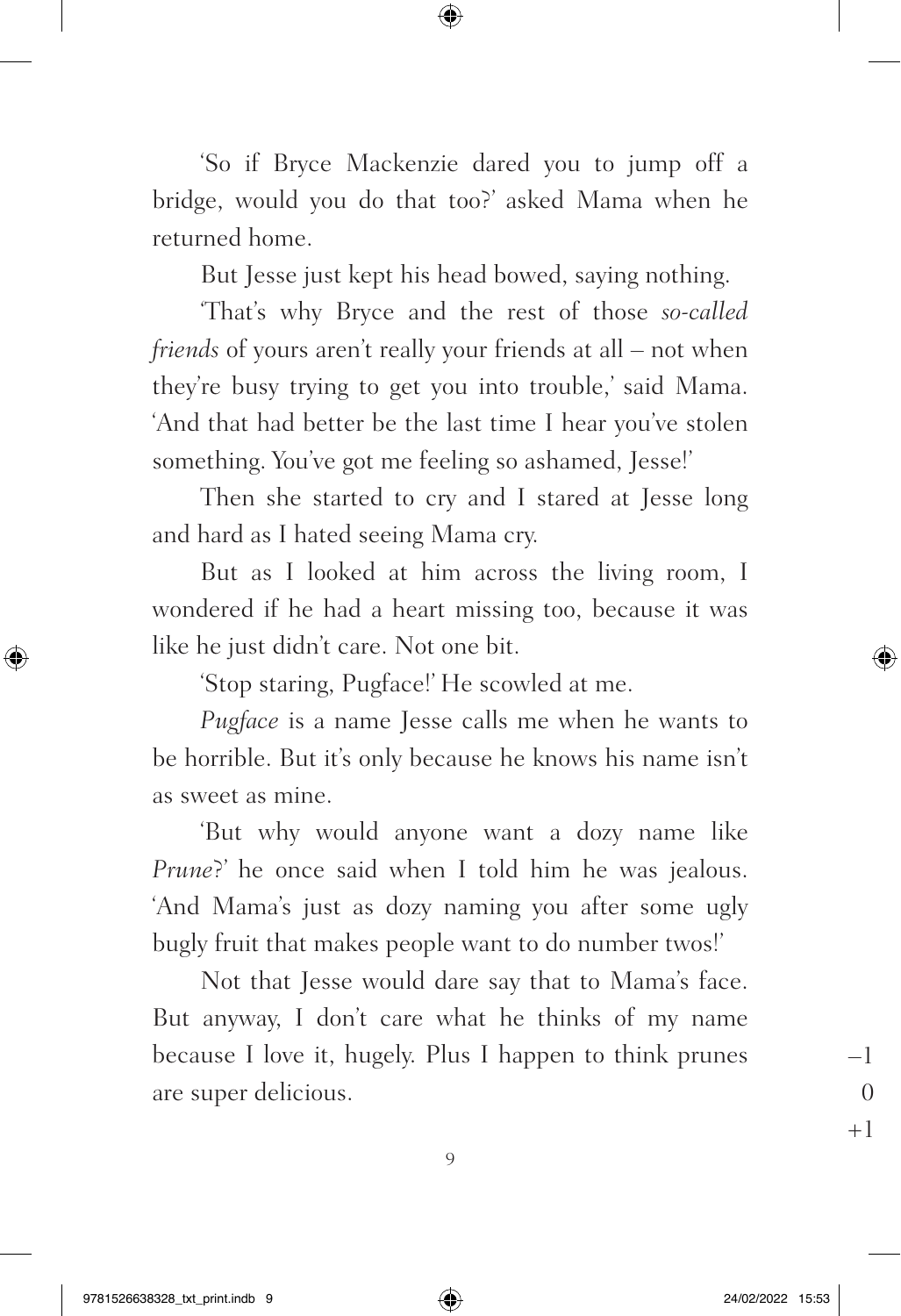Jesse's been friends with Bryce since he was eleven, ever since Bryce beat up a boy who was picking on him. After that he became my brother's hero, replacing Poppa B, who'd been a hero to us both. Bryce used to go to Jesse's old school – well, that was until he got permanently excluded for constantly bunking off. But for some reason, Jesse still looks up to Bryce, or at least acts as though he owes him something. I reckon it's because he thinks Bryce is somehow living some ultra-cool life just because he's seventeen and has his own car and got his dad to convert their garage into a gym. His family have lots of money, but Bryce likes to steal and walks around acting like he's as hard as Iron Man. I only wish Jesse could see that Bryce isn't someone worth getting into trouble for.

'Earth to Prune, hello!' Jesse droned through a rolled-up poster, snapping me out of my thoughts. 'You've got the picture, so you can go now.'

'Jesse, can you see these colours?' I said, pointing above my head where the dots had been.

'Huh? What colours?'

I looked up and then went over to his mirror to double-check. The colours had now completely vanished. But just where had they come from? Or had it simply been my eyes playing tricks on me?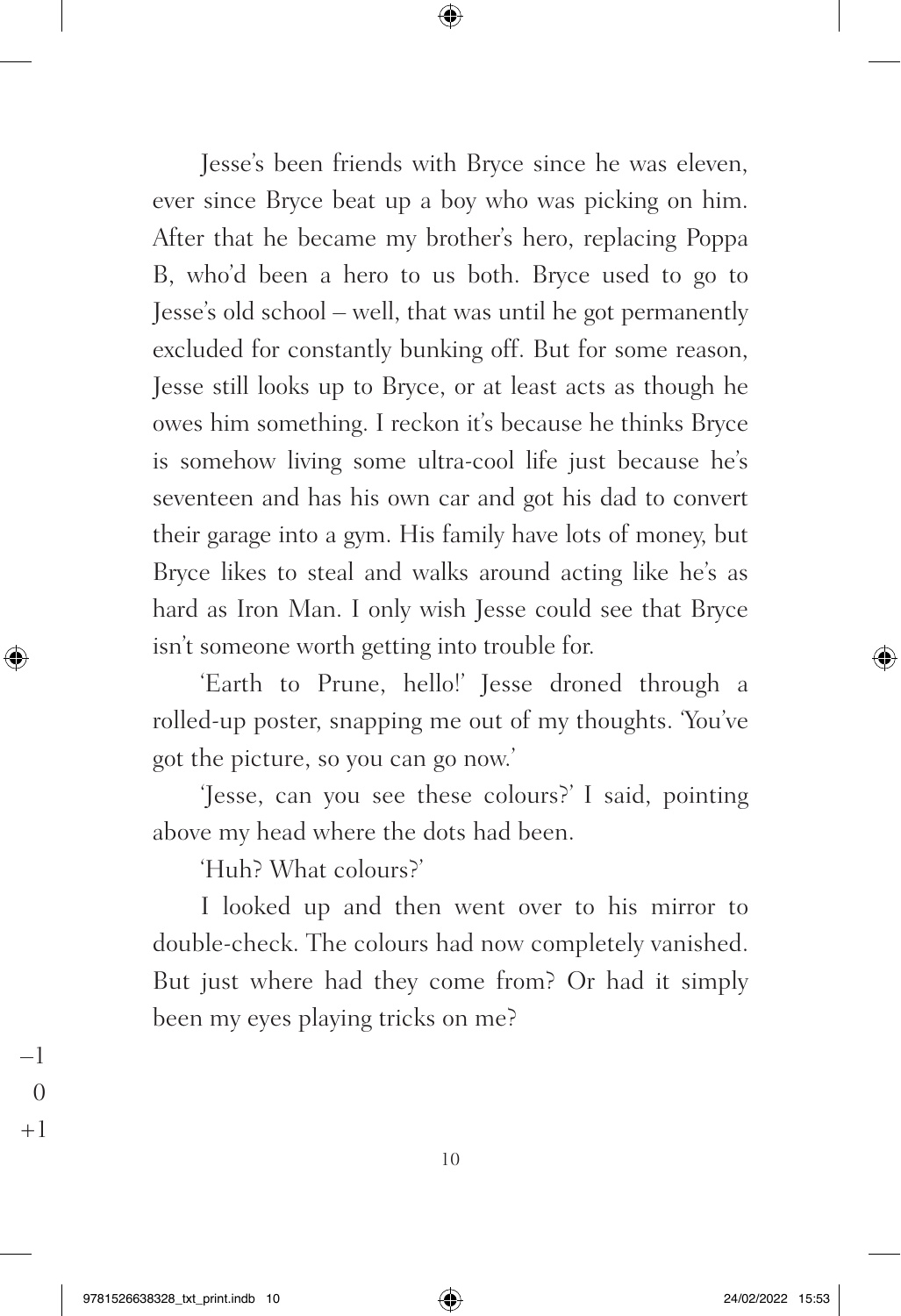

As I looked at my reflection in Jesse's mirror, I remembered that Grandma Jean said she used to see dots and squiggles in front of her eyes and that's why she wore glasses – to make the dots less dotty and the squiggles less squiggly.

So, what was going on?

'Instead of admiring yourself in my mirror, why don't you make yourself useful and help me unpack?' said Jesse.

I turned round. 'Jesse, do you think I need glasses?'

'Do I look like an optician? How would I know?' he replied, sticking another poster of Titus Reid to the wall.

Pushing a box out of the way, I went and sat over at Jesse's desk. 'I think my eyes are going funny.'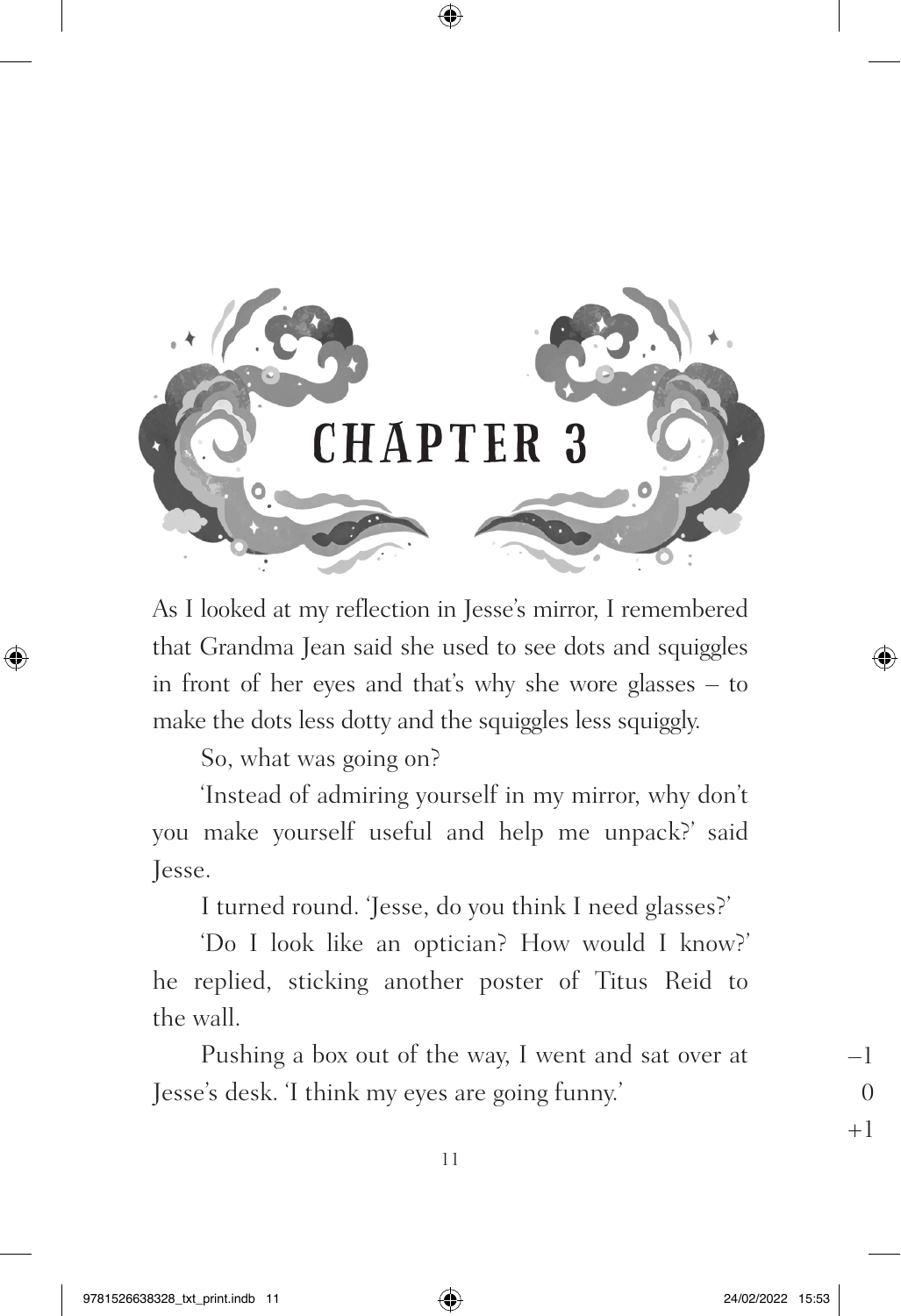'You mean like this,' said Jesse, looking at me with his eyes crossed and his tongue out to one side.

I giggled but then blew out my cheeks.

'I'm being serious, Jesse. I think I might need glasses.'

'In that case, when Mama gets back from the shops, why don't you ask her if she'll let you go and get your eyes checked out? I'm sure there must be a couple of opticians in this town.'

'And do you reckon they'll be able to explain what I saw?' I'd described to Jesse what had happened in my bedroom, reeling off a list of some of the colours I'd seen, but his expression remained baffled.

'Are you sure it was *colours*?' my brother replied. 'Hey, it wasn't a ghost was it? Because as much as I loved Grandma and Poppa B, no way do I want to live in a haunted house. It's bad enough we had to move to this rubbish town.'

'No, I didn't see a ghost,' I said, but with a shudder.

A ghost was the *last* thing I wanted to see – not that I thought our grandparents would ever try to haunt us. Still, I decided there and then that perhaps it was best I slept with the lamp on that night, just in case.

'So you didn't see any colours above my head when I came in?' I asked.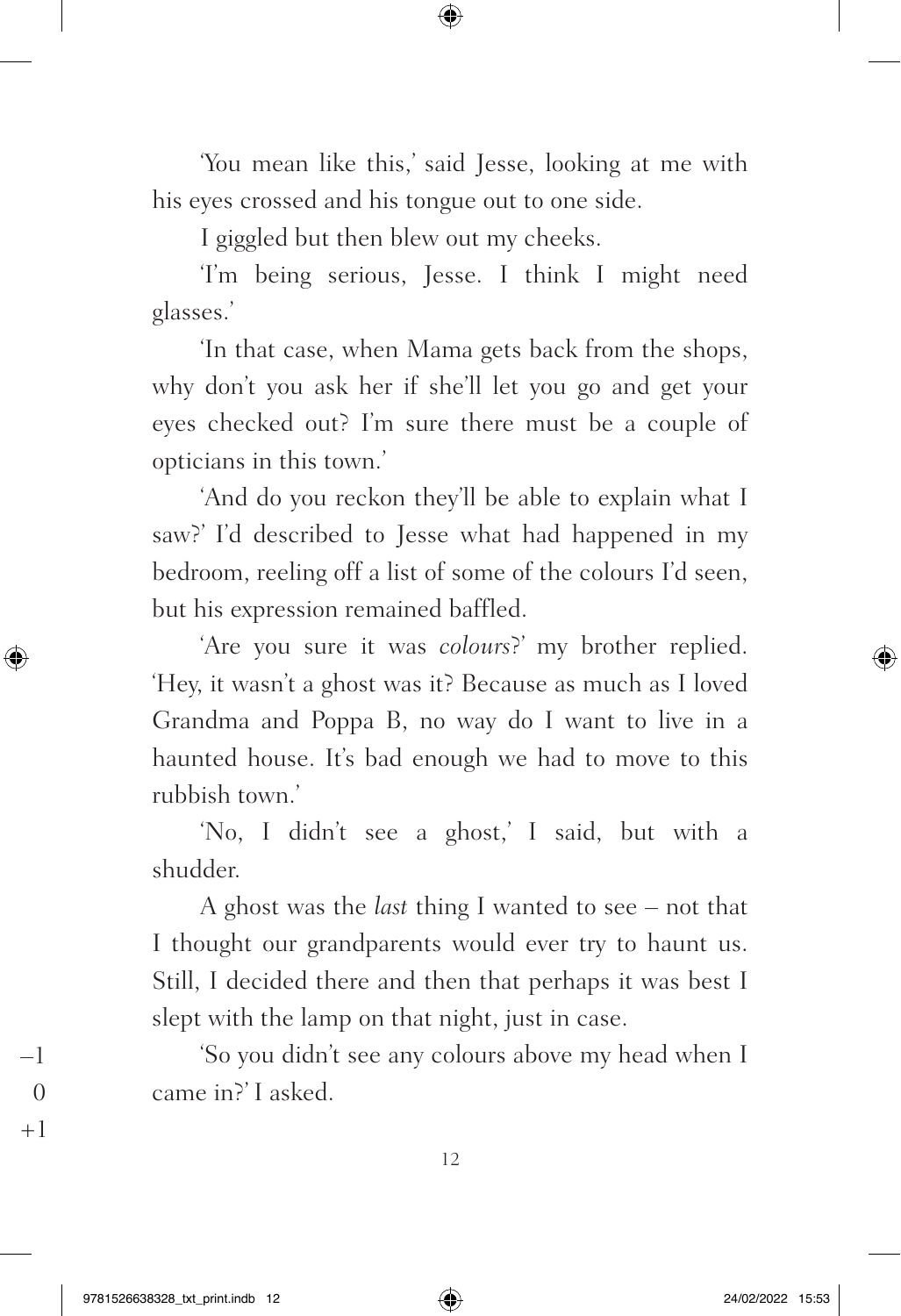'No. You've already asked me that! You're really not making any sense right now, Prune.'

'But they were there – I'm sure of it – and they were in my room.'

'What?'

'The colours.'

'What colours?' said Jesse huffily.

'The ones I've been telling you all about!' I was getting frustrated now.

'All right, let me get this straight. Are you saying you saw something that's not really there?' asked Jesse.

I shrugged, feeling deflated.

'Look, Prune, this isn't some house out of a fairy story, you know, where mysterious things happen. So you either saw a ghost or you didn't.'

'It wasn't a ghost,' I said.

'Well, that's good then,' Jesse replied, making me wish I hadn't asked.

But his words did get me thinking.

What if our house really was the kind of house you get in a fairytale? The kind that is never quite as it seems. The kind that is magical. And this very thought had my tummy skipping with excitement, because nothing would be more amazing than getting to live in a house full of magic. So as I left Jesse's room, I decided that I'd do a bit of investigating. I'd start with the cellar because, if there